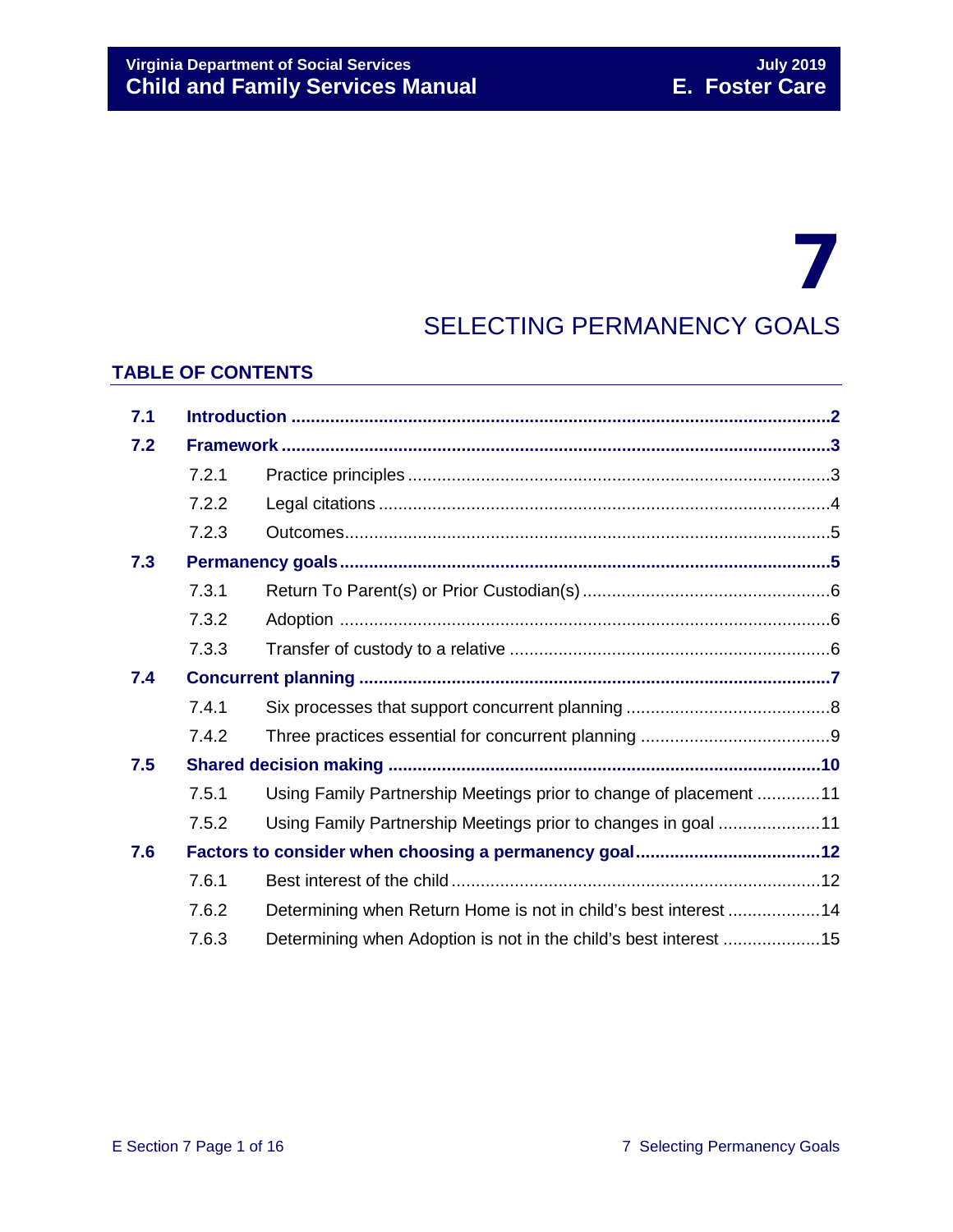# 7 SELECTING PERMANENCY GOALS

## <span id="page-1-0"></span>**7.1 Introduction**

Permanency planning is a systematic process of taking prompt, decisive, goal-directed action to maintain children safely in their own homes or place them permanently with another family. It involves establishing enduring family relationships that provide lifelong commitment, continuity of care, a sense of belonging, and a recognized legal and social status.

Permanency planning begins with the first contact with the child and family and continues with a sense of urgency until the child leaves foster care to a permanent family. The child's health and safety shall be the paramount concern throughout the process (§ [16.1-281 B\)](http://law.lis.virginia.gov/vacode/16.1-281/).

Decision making in permanency planning is a cooperative, system-wide effort among child welfare staff, the child or youth, birth parents or prior custodians, families, relatives, other significant individuals, judges, attorneys, and providers. Based on this collaborative effort, the local department of social services (LDSS) shall determine the permanency goal and begin providing services for the child and family as quickly as possible when the child enters foster care.

Permanency is achieved when the child leaves the foster care system to live with a permanent family. Selecting a specific permanency goal clarifies for everyone involved in the child's life the type of permanent home being sought for the child. Regardless of the permanency goal selected, every child also needs and deserves lifelong connections with people who are significant to the child. They can provide a safety net in difficult times, join in celebrations during joyous occasions, and offer regular and ongoing support.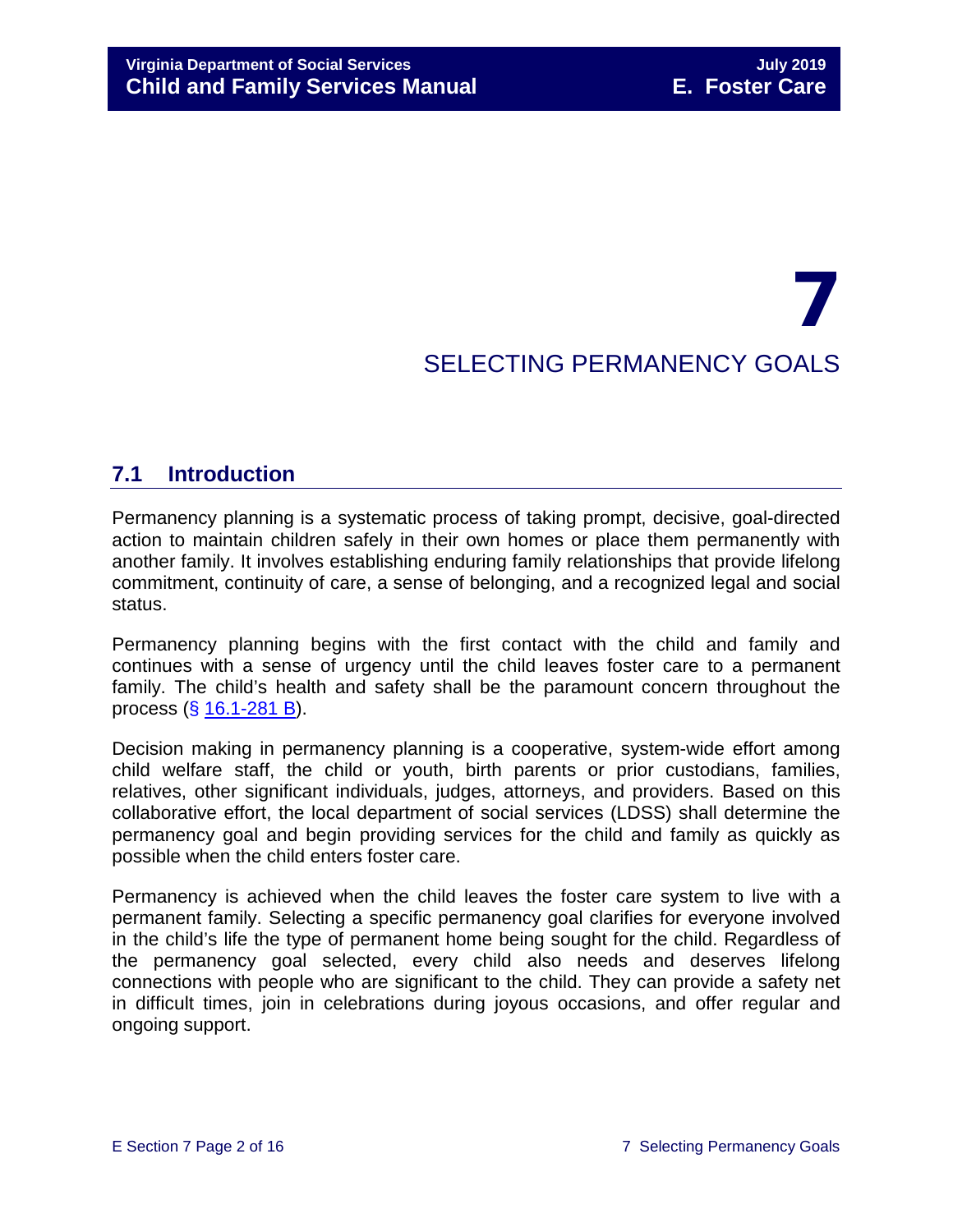#### **Virginia Department of Social Services July 2019 Child and Family Services Manual E. Foster Care**

Three permanency goals seek permanent families for the child and enable the child to leave the foster care system. Return Home shall be the primary goal for all children in foster care. Adoption and Placement with Custody Transfer to Relatives shall also be considered as concurrent permanency goals or shall be selected when reunification is ruled out. Adoption by a relative or non-relative is preferable to a transfer of custody as adoption affords a greater sense of belonging and permanency for the child. The selection of these two goals shall be based on the best interests and unique circumstances of the child.

## <span id="page-2-0"></span>**7.2 Framework**

LDSS shall meet federal and state legal requirements, and should use sound practice principles to achieve desired outcomes and to guide decision making on selecting permanency goals for children in foster care.

#### <span id="page-2-1"></span>**7.2.1 Practice principles**

Four fundamental principles in Virginia's Children's Services System Practice Model provide the philosophical basis and guide practice for decision making in selecting permanency goals.

#### **First, we believe that all children and communities deserve to be safe.**

• Safety comes first. Every child has the right to live in a safe home, attend a safe school, and live in a safe community. Ensuring safety requires a collaborative effort among family, agency staff, and the community.

#### **Second, we believe in family, child, and youth-driven practice.**

- Children and families will be treated with dignity and respect. The voices of children, youth, and parents are heard, valued, and considered in the decision making regarding safety, permanency, and well-being, as well as in service and educational planning and in placement decisions.
- Family members are the experts about their own families. It is our responsibility to understand children, youth, and families within the context of their own family rules, traditions, history, and culture.
- We engage families in a deliberate manner. Through collaboration with families, we develop and implement creative, individual solutions that build on their strengths to meet their needs. Engagement is the primary door through which we help youth and families make positive changes.

#### **Third, we believe that children do best when raised in families.**

• Children should be raised by their families whenever possible.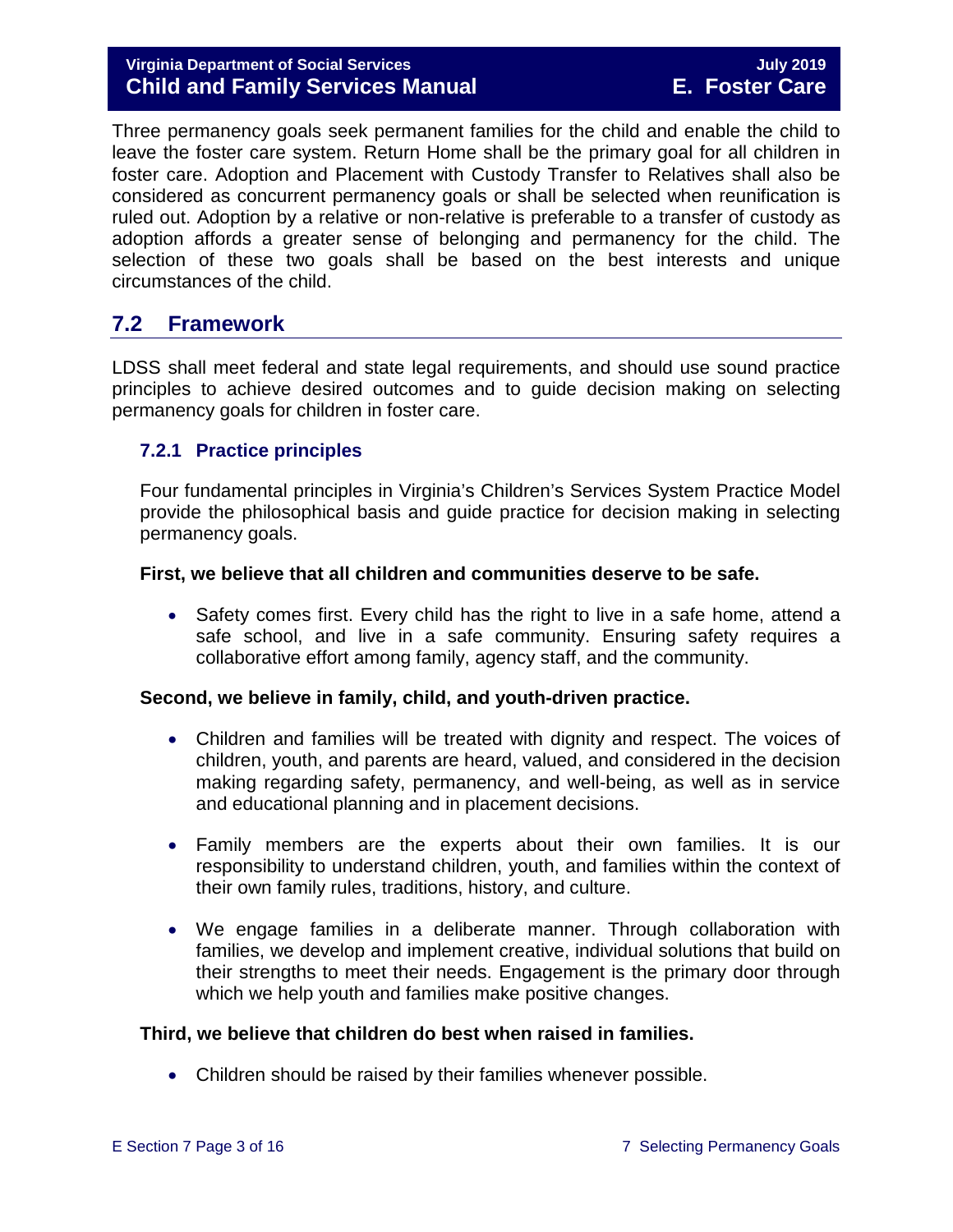- Keeping children and families together and preventing entry into any type of out-of-home placement is the best possible use of resources.
- When children cannot live safely with their families, the first consideration for placement will be with kinship connections capable of providing a safe and nurturing home. We value the resources within extended family networks and are committed to seeking them out.
- When placement outside the extended family is necessary, we encourage healthy social development by supporting placements that promote family, sibling, and community connections.
- Placements in non-family settings should be temporary, should focus on individual children's needs, and should prepare them for return to family and community life.

#### **Fourth, we believe that all children and youth need and deserve a permanent family.**

- Permanency is best achieved through a legal relationship such as parental custody, adoption, kinship care, or guardianship. Placement stability is not permanency.
- Planning for children is focused on the goal of preserving their family, reunifying their family, or achieving permanency with another family.

#### <span id="page-3-0"></span>**7.2.2 Legal citations**

The legal framework and specific requirements for selecting permanency goals are delineated in federal and state law. See the law for complete language by clicking on the citation.

• **Provide child welfare services to prevent separating children from families, restore them with families, place in adoptive homes, and assure adequate care**

o § [63.2-319](http://law.lis.virginia.gov/vacode/63.2-319/)

• **Permissible goals in foster care plan** 

#### $\circ$ § [63.2-906](http://law.lis.virginia.gov/vacode/63.2-906/)

• **Child's health and safety paramount concern; plan to return child to birth parents or prior custodians**

 $o$ § [16.1-281](http://law.lis.virginia.gov/vacode/16.1-281/)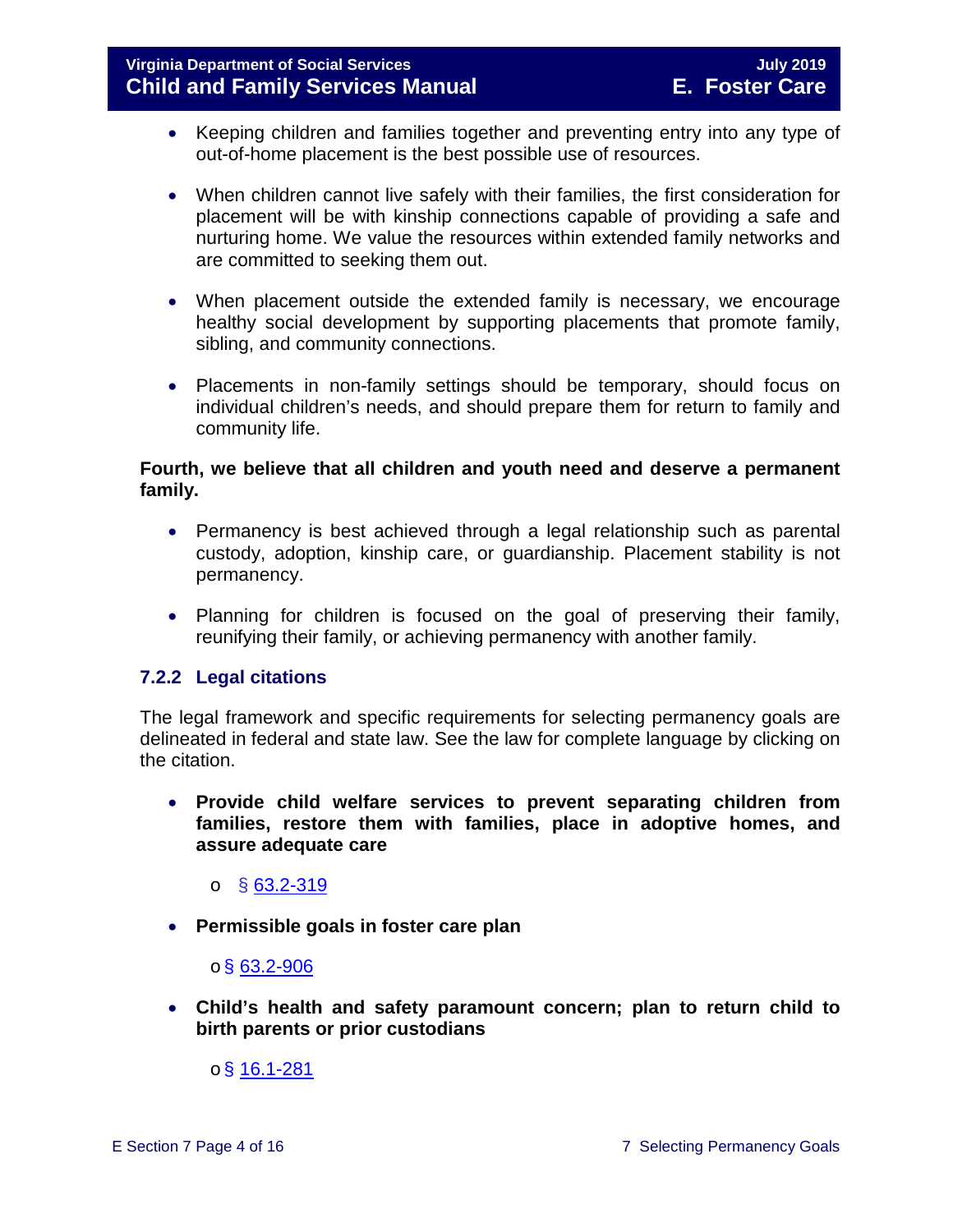• **When reasonable efforts are not required to reunite child with birth parents** 

 $o$ § [16.1-281](http://law.lis.virginia.gov/vacode/16.1-281/)

 $o$ § [16.1-283](http://law.lis.virginia.gov/vacode/16.1-283/)

- **If cannot return child to prior family, plan to place child with relative with subsequent transfer of custody or in adoptive home, or explain why permanent foster care is the plan** 
	- o§ [16.1-281](http://law.lis.virginia.gov/vacode/16.1-281/)
- **Petition to achieve the permanency goal**

o§ [16.1-282.1](http://law.lis.virginia.gov/vacode/16.1-282.1/)

#### <span id="page-4-0"></span>**7.2.3 Outcomes**

Selecting and pursuing permanency goals for children in foster care are essential to achieving one of the permanency outcomes required in the federal Child and Family Services Review. The outcome and specific measures are listed below:

#### **Outcome 1: Children have permanency and stability in their living situation.**

- More children leave foster care and achieve permanency.
- More children are reunified with their family.
- More children experience sustained adoptions.
- More children live with relatives who have legal custody.
- Children achieve permanency with increased timeliness.
- Children achieve permanency with shorter lengths of stay in foster care.
- Fewer children re-enter foster care.

### <span id="page-4-1"></span>**7.3 Permanency goals**

All efforts shall be made to pursue one of three permanency goals for every child in foster care:

- Return Home.
- Adoption by a relative or non-relative.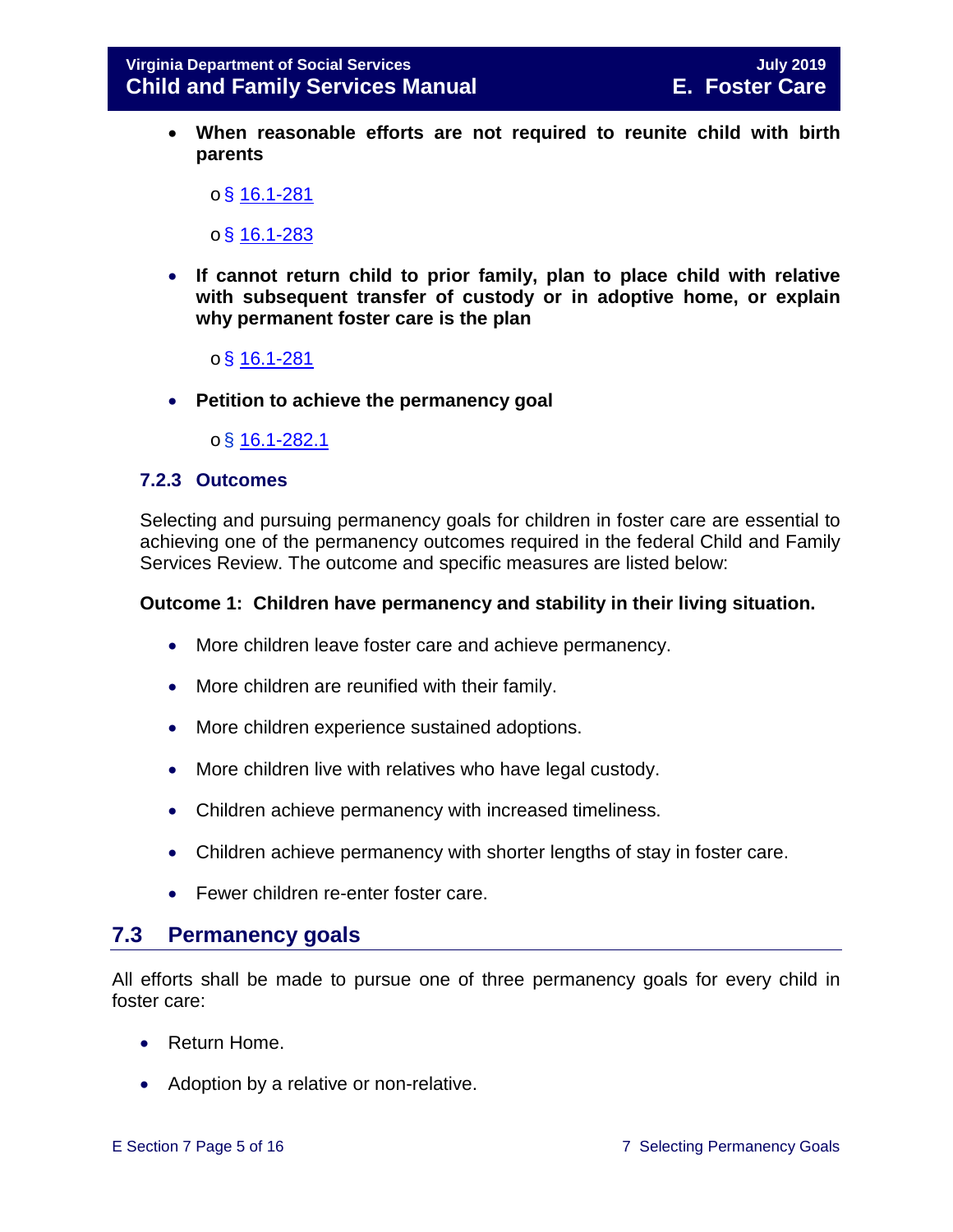• Transfer of custody to a relative

The goal of reunifying the child with birth parents or prior custodians is, in most cases, the best plan for a child. If the service worker concludes that it is not reasonably likely that the child can be returned to his or her prior family within a practicable time, the service worker shall explore all opportunities for placing the child permanently in an adoptive home or with relatives. The service worker selects the goal of Adoption by a relative or non-relative or Placement and Custody Transfer to a Relative based on the best interests of the child (§ [16.1-281 B\)](http://law.lis.virginia.gov/vacode/title16.1/chapter11/section16.1-282/).

While the service worker works to reunify the child with the family, the service worker should develop a concurrent permanency plan of adoption or transfer of custody to a relative at the same time (see [Section 7.4\).](#page-6-0) Pursuing concurrent, rather than sequential, permanency options leads to more timely permanency decisions for the child.

#### <span id="page-5-0"></span>**7.3.1 Return To Parent(s) or Prior Custodian(s)**

Permanency is achieved under this goal by returning the child and transferring legal custody to the birth parents or prior custodian when it can be safely accomplished. Reunification is the planned process of safely reconnecting children to their families and their communities. The service worker shall make reasonable efforts to return the child to his parents or prior custodians within the shortest practicable time  $\langle \xi \rangle$ [16.1-281 B\)](http://law.lis.virginia.gov/vacode/16.1-281/). This goal shall always be selected when a child comes into foster care unless aggravated circumstances exist that would indicate reunification is not in the child's best interest ( $\S$ § [16.1-281 B](http://law.lis.virginia.gov/vacode/16.1-281/) and [16.1-283 E\).](http://law.lis.virginia.gov/vacode/16.1-283/)

#### <span id="page-5-1"></span>**7.3.2 Adoption**

Permanency is achieved under this goal when the adoption of the child by a relative or non-relative has been finalized. Adoption is a planful process that provides the same legal and social status for a child afforded to children born to the parent(s). The selection of adoption shall consider "all relevant factors, including the birth parent(s)' efforts to obtain or maintain legal and physical custody of the child; whether the birth parent(s) are currently willing and able to assume full custody of the child; whether the birth parent(s)' efforts to assert parental rights were thwarted by other people; the birth parent(s)' ability to care for the child; the age of the child; the quality of any previous relationship between the birth parent(s) and the child and between the birth parent(s) and any other minor children;..." ( $\S$  [63.2-1205\)](http://law.lis.virginia.gov/vacode/63.2-1205/).

#### <span id="page-5-2"></span>**7.3.3 Transfer of custody to a relative**

Permanency is achieved under this goal when the child is placed with relatives and legal custody is transferred to the relatives. The selection of this goal shall be made "if the department or child welfare agency concludes that it is not reasonably likely that the child can be returned to his prior family within a practicable time, consistent with the best interests of the child, [and] in a separate section of the service plan, the department… shall (a) include a full description of the reasons for this conclusion;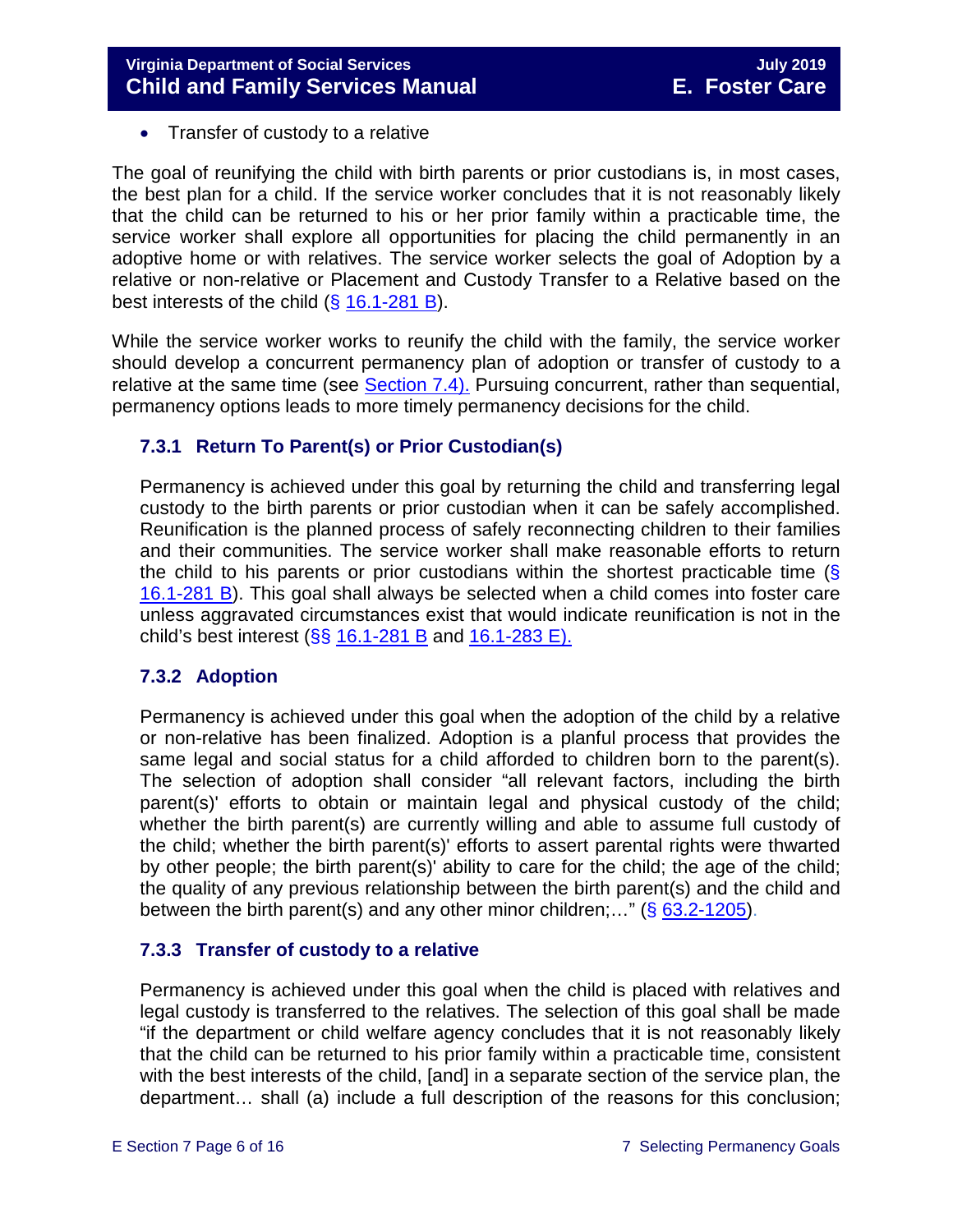(b) provide information on the opportunities for placing the child with a relative or in an adoptive home; (c) design the plan to lead to the child's successful placement with a relative if a subsequent transfer of custody to the relative is planned, or in an adoptive home within the shortest practicable time." (§ [16.1-281\)](http://law.lis.virginia.gov/vacode/16.1-281/).

## <span id="page-6-0"></span>**7.4 Concurrent planning**

Concurrent planning is a practice that facilitates permanency planning for children in foster care. The definition of concurrent planning is a structured approach to case management which requires working towards family reunification while, at the same time, establishing and working towards another permanency plan (placement with relatives or adoption by a relative or another family). It involves a mix of meaningful family engagement, targeted case work, and legal strategies aimed at achieving timely permanency, while at the same time establishing and actively working a concurrent permanency plan in case the primary goal cannot be accomplished in a timely manner. It is not a fast track to adoption, but to permanency. As of **July 2015**, concurrent planning should be used for all foster care cases to ensure that if reunification cannot be achieved within the time frame permitted by law, the child will still achieve permanency promptly.

In very rare circumstances where a concurrent plan does not seem appropriate, the Director or Director designee should approve the exception, and the service worker should notify the regional Foster Care Consultant by email that a concurrent plan will not be developed. Notification should include a discussion of why a concurrent plan is not in the best interests of the child. The Director or designee should be copied on the email.

In most cases, the concurrent plan will be placement with a relative with subsequent transfer of custody or adoption. The Adoption and Safe Families Act (ASFA) allows the LDSS to engage in concurrent planning while making reasonable efforts to reunite the family. Concurrent planning replaces sequential planning in foster care by simultaneously exploring and placing with possible relative options and/or identifying an approved family that can serve as both a foster and adoptive family to a child.

The desired outcomes from concurrent planning are decreased length of stay in foster care, fewer placement moves, and fewer children in long-term foster care. These outcomes help maintain continuity of care for children and, thus, healthier attachments to caretakers.

ASFA requires that once an agency files a petition to terminate parental rights (TPR), it begins the process of recruiting, identifying, and approving an adoptive home for the child. LDSS service workers should not wait until the TPR order is final to begin adoption recruitment. The intent of concurrent planning is to reduce delays in finding permanent homes for children. Service workers do not have to eliminate one goal before working toward another for a child.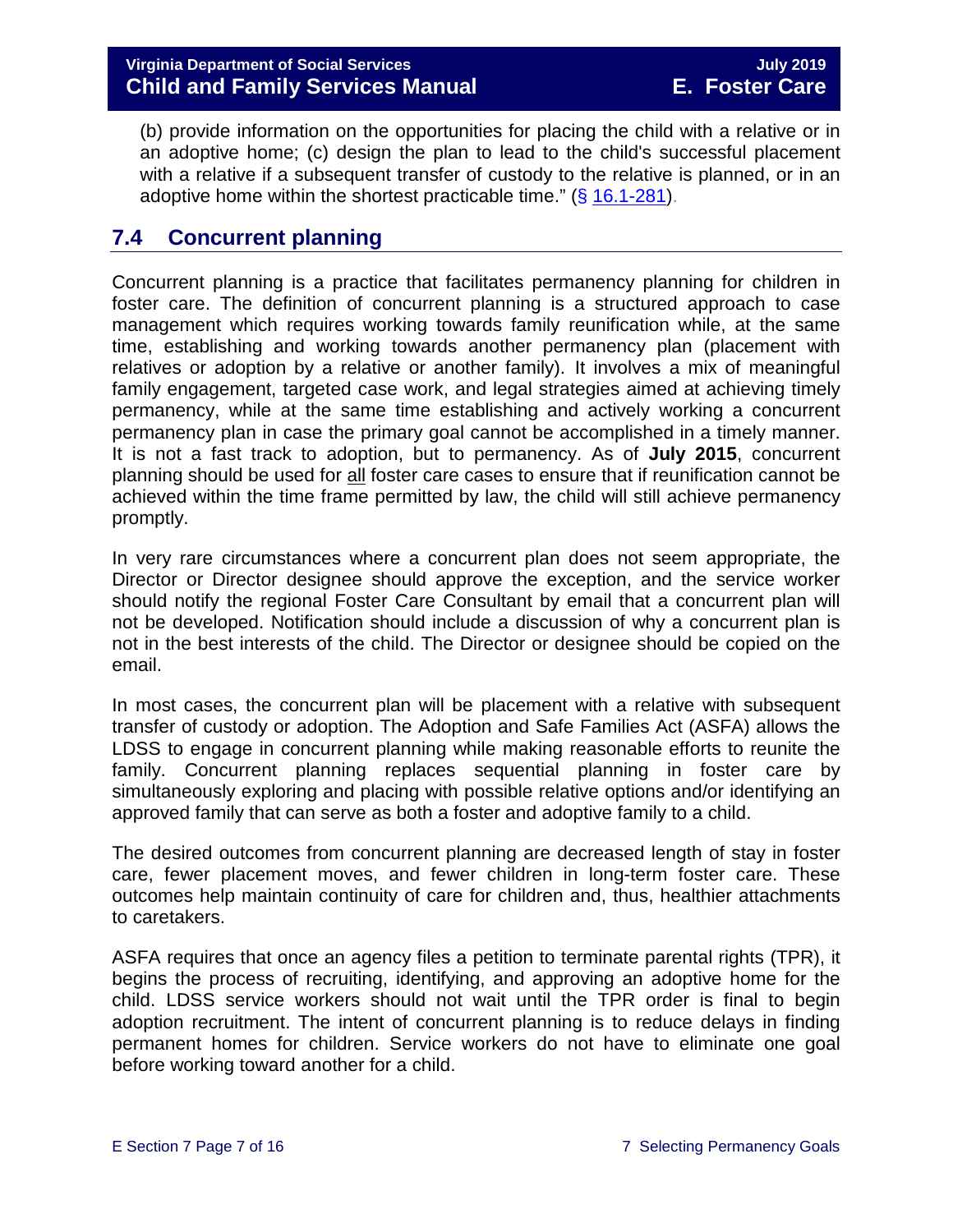The goal of concurrent permanency planning is to assure that children are in safe, permanent homes as quickly as is consistent with their health, safety, and well-being while recognizing the urgency caused by the child's sense of time.

#### <span id="page-7-0"></span>**7.4.1 Six processes that support concurrent planning**

- **Determine paternity early**. Not only do birth parents have a right to receive reunification services, but limited resources should not be wasted on providing services to someone who is not the birth parent.
- **Early permanency assessment**. The Permanency [Planning Indicator](https://fusion.dss.virginia.gov/Portals/%5bdfs%5d/Files/DFS%20FORMS/Foster%20Care%20Forms/Permanency%20Planning%20Indicator.pdf) may be used with the parents during the initial weeks of foster care. Documentation from other individuals and sources may be included. The Permanency Planning Indicator identifies family strengths that indicate strong potential for reunification as well as indicators of weak potential for reunification. The assessment is done once, as early in the process as possible, to determine if the child needs placement into a foster and adoptive family.

There are five weakness indicators on the assessment that indicate a poor prognosis for reunification. They are extreme conditions: catastrophic prior abuse, dangerous life style, significant CPS history, and inherent deficits from severe mental illness. The potential for reunification assessed through completion of the Permanency Planning Indicator helps to determine the appropriate placement for the child and helps the service worker to be realistic with the parents. A poor indicator of reunification does not justify reducing the level of reunification services provided to the family.

- **Early relative search and permanency assessment**. A thorough identification of extended family members is completed with the parents and other sources. Relatives are assessed for their appropriateness to provide a temporary and a permanent home to the child. Interstate referrals are initiated as quickly as possible.
- **Service plan content**. The service plan indicates what the permanency planning goal is for the child and the concurrent goal. The plan delineates the objectives and services for both plans. Strength and weakness information from the Permanency Planning Indicator can be incorporated into the plan.
- **Match foster and adoptive families with children from families with a poor prognosis for reunification**. All families approved as foster parents in the state of Virginia meet the requirements to be both foster and adoptive families. When a child with a poor prognosis for return home does not have a potential placement with a relative as the concurrent plan, the child is placed with a family who can be available to meet the child's needs for as long as necessary either through adoption or foster care. There may be a planned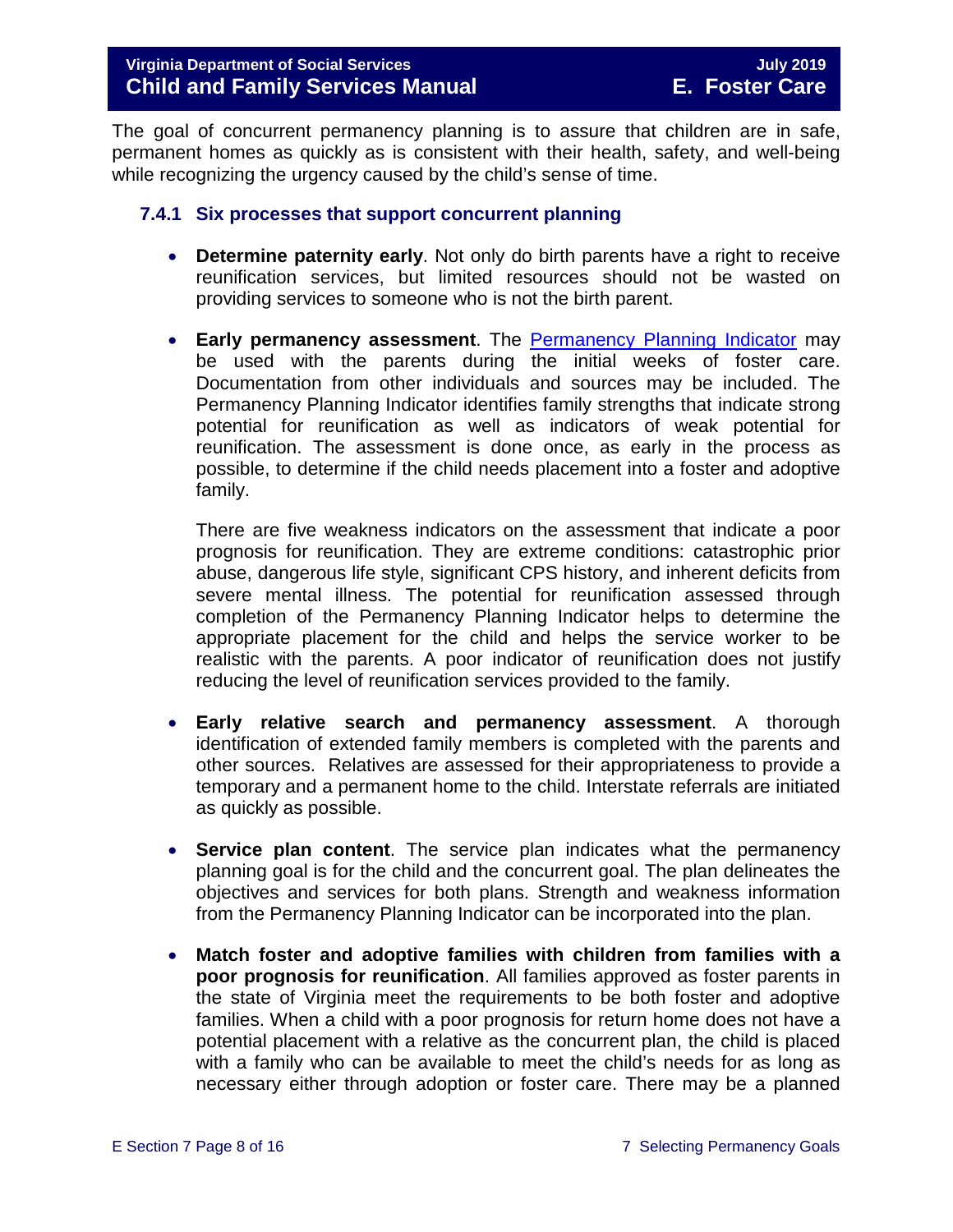placement from a temporary foster home into a foster and adoptive family. Ideally, children have only one placement while in foster care. It is essential that relatives be considered early on in the process and approved as foster parents allowing a child in foster care to be placed with them upon entering foster care. [Section 6.9](https://fusion.dss.virginia.gov/Portals/%5bdfs%5d/Files/DFS%20Manuals/Foster%20Care%20Manuals/Foster%20Care%20Manual%2007-2019/section_6_placement_to_achieve_permanency.pdf#page=27) outlines procedures for placing children in emergency approved foster homes.

• **Explore voluntary relinquishment**. Parents need to understand all of their options in regard to permanency planning, including making a voluntary plan for adoption of their child, if they are going to be truly empowered to choose the future that is best for their child and themselves. This option is discussed when the choices of permanency planning goals are introduced to the parents.

#### <span id="page-8-0"></span>**7.4.2 Three practices essential for concurrent planning**

- **Establish and maintain firm timelines**. The case plan details the timelines for service delivery and achievement of outcomes. Parents need to be regularly reminded of the timelines.
- **Use full disclosure**. Parents have a right to know what foster care and permanency planning is about as they ultimately decide the outcome of the case through their behaviors and choices. Full disclosure is the respectful discussion with parents so that they will have clear information about the following:
	- o Reunification standards and expectations.
	- o Parent's rights and responsibilities.
	- o Importance of staying connected to their child.
	- o How foster care, by its very nature, has the potential to cause harm to their child.
	- o How a permanent placement is so vital to their child's well-being.
	- o Factors in the family's history that may make reunification more difficult.
	- o Consequences of not reunifying and the steps the service worker is taking to provide an alternative permanency safety net for the child through identification and implementation of a concurrent plan.
- **Explore permanency with caregivers**. In addition to full disclosure to parents about concurrent planning, equal candor shall be used with all other parties involved, including the child, the court, the foster parents, CASA, attorneys, and relatives.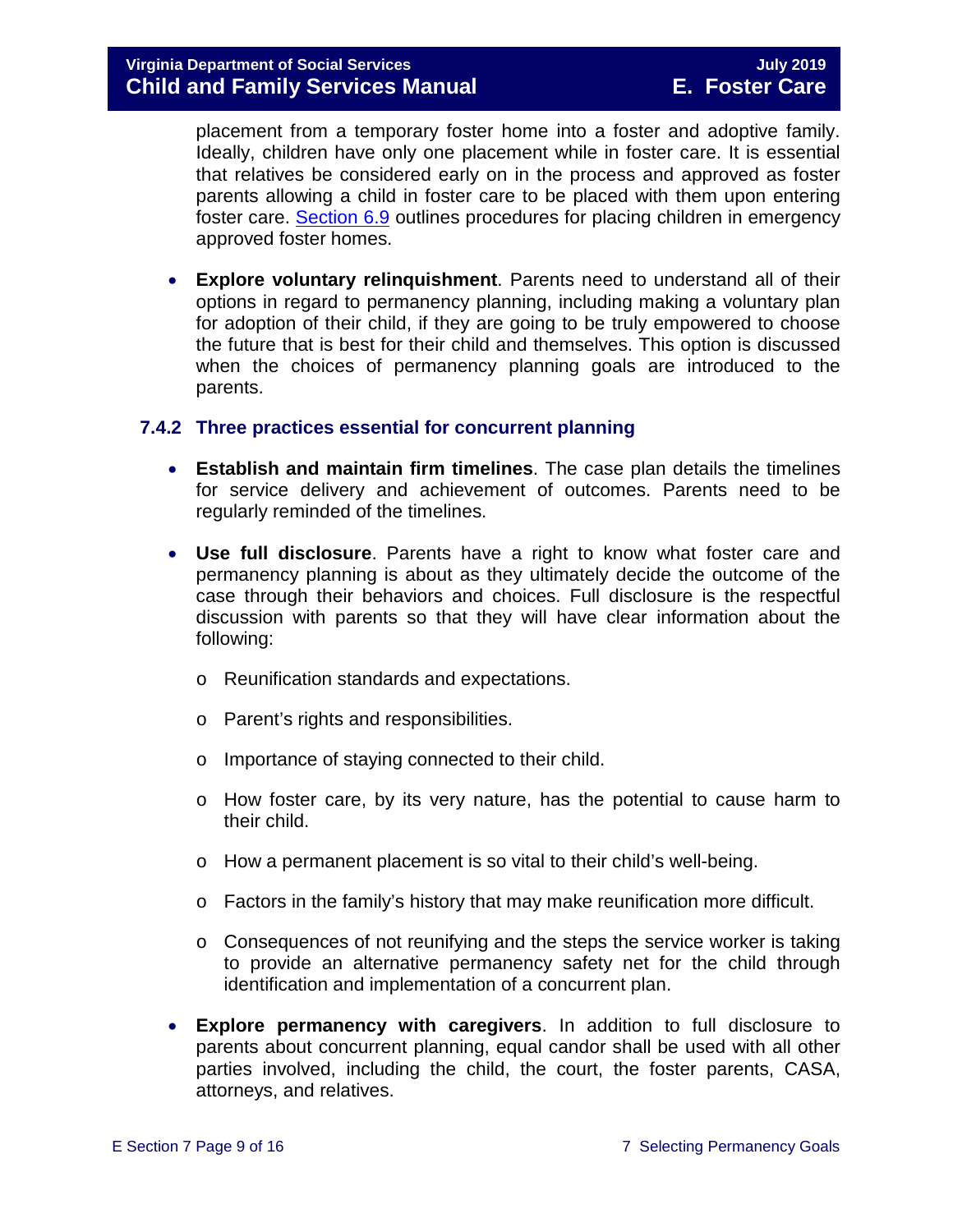## <span id="page-9-0"></span>**7.5 Shared decision making**

In order to achieve timely permanence, effective planning for children is required. Effective planning requires the ability and willingness to make decisions based on the greatest amount of pertinent information and with the input of a team of individuals committed to the best interest of the child. Youth age 14 and older shall be included in the development of their foster care plan and shall be given the opportunity to choose up to two (2) members to be part of their case planning team. [P.L 113-183.](https://www.congress.gov/113/plaws/publ183/PLAW-113publ183.pdf)

Benefits of shared decision making in selecting permanency goals and permanency planning for the child include:

- **Consideration of all facts and viewpoints**. It is often difficult to decide if a home is, or ever can be, adequate for a particular child; and if not, to decide what other living arrangement is most suitable. Shared decision making lessens the possibility of bias and error. All factors should be weighed carefully and the plan chosen that has the best chance of success for the child under the circumstances.
- **Shared responsibility**. The serious consequences of selecting a permanency goal and other permanency planning decisions mandate that no one person make these decisions alone. Responsibility is best shared with the child, family, and other partners who have knowledge and insight to ensure the best decisions are made. Family Partnership Meetings (FPM) should be used to develop the foster care plan and concurrent plan, prior to placement changes, prior to changes in goals, and may be used for other permanency planning decisions. Collaboration with other knowledgeable people provides the best opportunity that the best permanency plan will be made. The use of shared decision making provides sound recommendations to the court and shares the significant responsibility for consequences of fateful decisions.
- **Families as experts**. Family Engagement principles are based on the fact that families have the most information about themselves and that information is critical for decision making. Parents need to be fully informed of their rights and responsibilities and of the consequences of their behavior. Extended family and kin can be a resource for support to the parents and child, as well as a potential permanent resource. With their knowledge of the situation and involvement in the decision-making and planning process, these roles can be maximized. The communities in which families live also provide many of the resources and support that family's need. The families' link to their community is a critical piece in decision making. Community members should be seen as key partners in planning for children.
- **Professional collaboration**. LDSS and other agencies involved with the child and family also have key information and supportive services that need to be coordinated in decision making and planning. All of these partners should be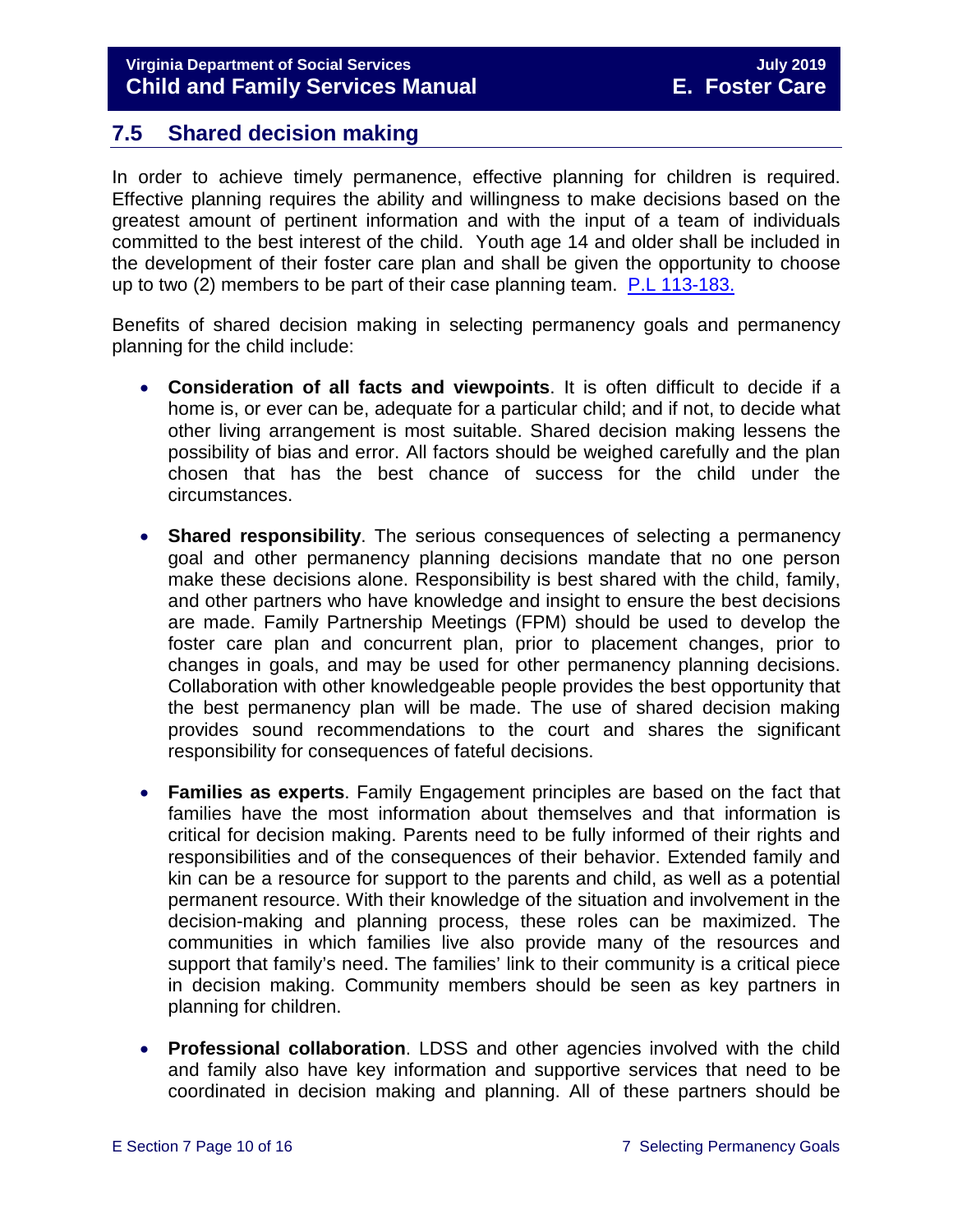involved in sharing information for the purpose of well-informed decisions and planning for the child with a focus on safety and permanence. Other key partners in the shared decision-making process in permanency planning are the courts and the Judge. Judges, attorneys, and Guardians ad Litem all need complete information in order to conduct their various roles and to make well-informed decisions. It is important to include the attorneys and Guardians ad Litem in the agency reviews and to solicit their perspectives on the case. When going before the court, the service worker shall ensure that the all court reports include complete, concise, and relevant information so that the judge can make wellinformed decisions.

#### <span id="page-10-0"></span>**7.5.1 Using Family Partnership Meetings prior to change of placement**

A FPM should be held prior to the child's change of placement in order to make an informed decision regarding the appropriateness of the placement change. In the situation where a placement appears to be disrupting, the meeting can help determine if the placement can be preserved or if a change in placement is necessary. In the situation of concurrent planning, it may be that a relative has been identified after the child has already been placed in a foster home. If permanency with the relative has been identified as the concurrent goal for the child, it may be in the child's best interests to be placed with the relative immediately. This would allow for LDSS to actively pursue the concurrent goal such that permanency may be achieved as early as possible. The use of a FPM allows the team to collaborate in decision making and allows the team to weigh the pros and cons related to the child changing placement. When considering any placement change the team should consider: progress or lack of progress made toward reunification and likelihood of the child returning home, trauma, timing of the move (taking into account things like the school calendar),services for the child, the child's age and ability to understand the move, the child's wishes, etc. **[Section 6.9](https://fusion.dss.virginia.gov/Portals/%5bdfs%5d/Files/DFS%20Manuals/Foster%20Care%20Manuals/Foster%20Care%20Manual%2007-2019/section_6_placement_to_achieve_permanency.pdf#page=27)** outlines procedures for placing children in emergency approved foster homes.

#### <span id="page-10-1"></span>**7.5.2 Using Family Partnership Meetings prior to changes in goal**

A FPM should be held prior to developing a foster care plan for the foster care review hearing and any permanency planning hearings to address concurrent planning and the possibility of changing the permanency foster care goal for the child. This team approach ensures collaboration with the family on this key decision to ensure safety, a permanent family, and lifelong connections for the child.

A FPM to consider the change of foster care goal may result in one of the following recommendations:

#### • **Reunification**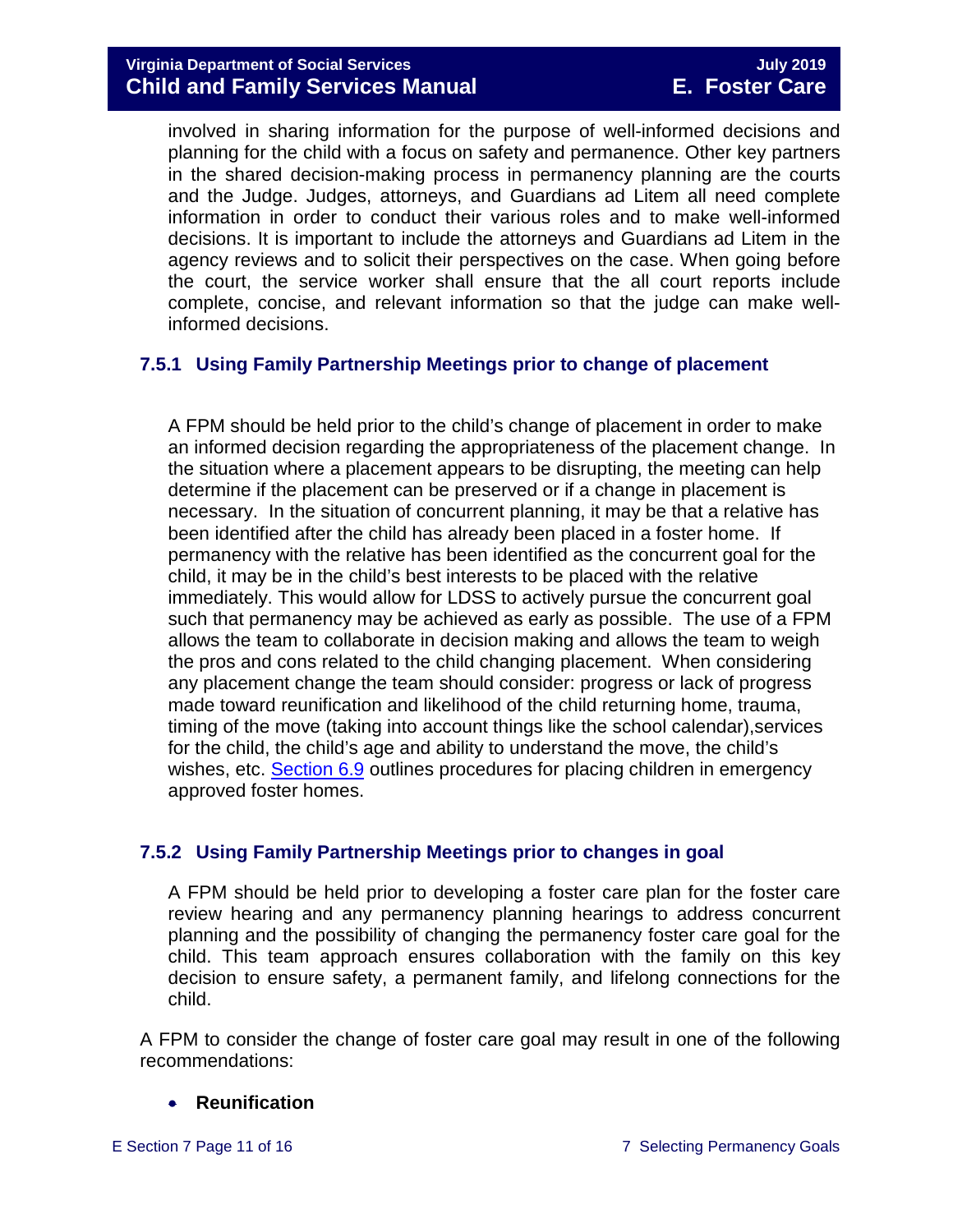The team recognizes the progress that the parent/former guardians have made in their ability to protect the child and meet the child's needs. The risk level is reduced such that the team is comfortable with recommending to the court that the goal of return home be continued or custody be transferred to the parent/former guardian. The team outlines the services and supports that the family will continue to access to ensure sustained progress.

#### • **Custody transfer to relative**

The team determines that the plan for reunification has not been successful, efforts to revise the plan have been made, and the team determines that the progress by parents has not been sufficient to reduce risk. The child may or may not already be living with a relative that is able to take custody. The team may determine that recommending that custody be transferred to the relative is appropriate at this time. The team outlines the services and supports that the family will continue to access to ensure permanency. The next section addresses factors to consider when choosing a permanency goal.

#### • **Adoption by relatives or non-relatives**

The team determines that the plan for reunification has not been successful, efforts to revise the plan have been made, and the team determines that the progress by parents has not been sufficient to reduce risk. The team may determine that the goal of adoption and termination of parental rights is in the child's best interest. The team outlines services and supports necessary to achieve the goal of adoption. The next section addresses factors to consider when choosing a permanency goal.

#### <span id="page-11-0"></span>**7.6 Factors to consider when choosing a permanency goal**

When determining the best permanency goal for a child, the services worker shall consider:

- The child's best interests.
- The child's long-term needs, including the need for an enduring and nurturing family relationship that is safe, stable, and provides continuity of care.
- The child's bond to individuals in existing relationships.
- The child's over-all need for safety, permanency, and well-being.

#### <span id="page-11-1"></span>**7.6.1 Best interest of the child**

The child's best interest includes physical safety (e.g., food, shelter, health, and clothing) and emotional well-being. Best interest decisions are made throughout the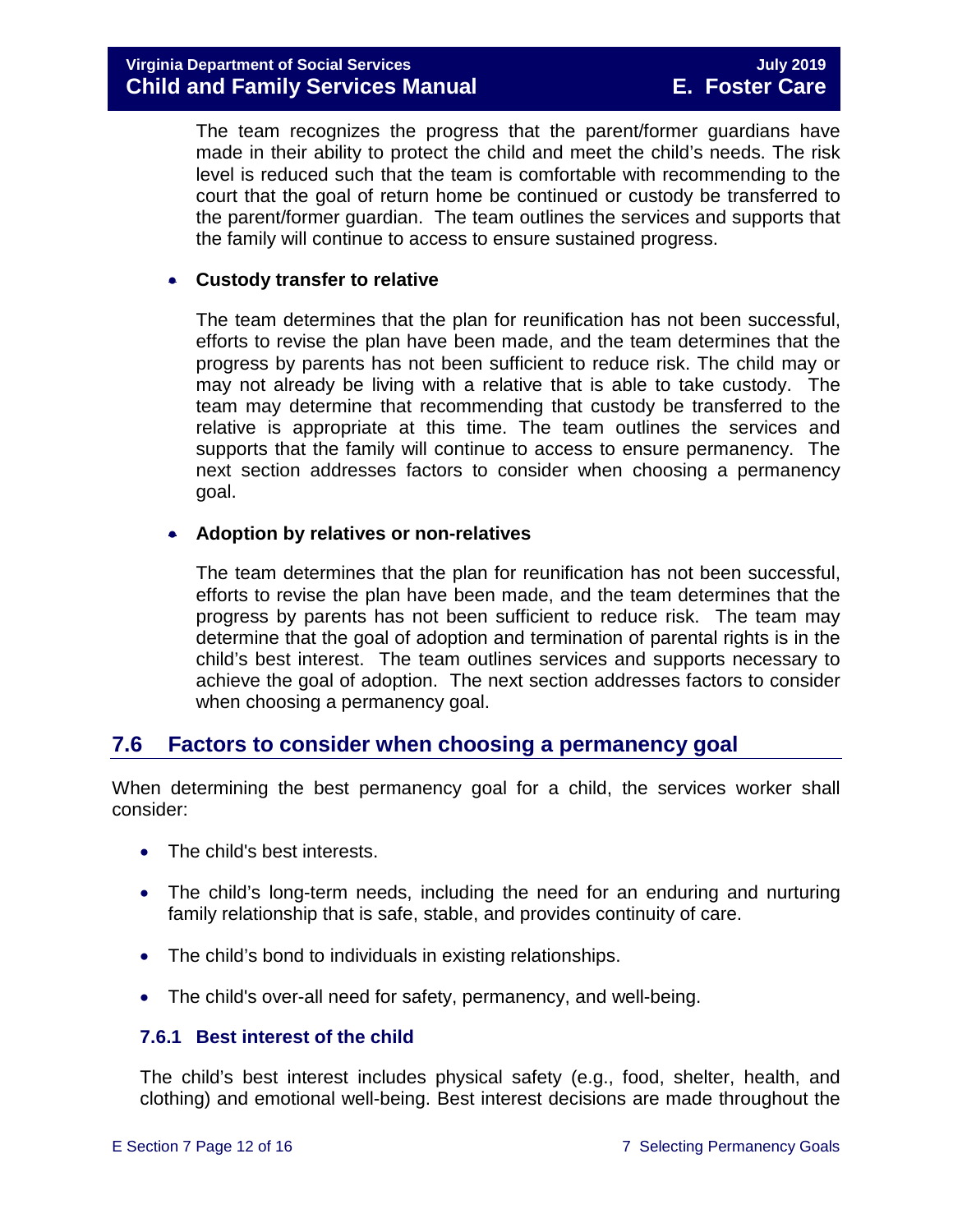life of the case by courts, service workers, and others with the authority to require and implement change. Best interest considerations are made from the time a child first becomes known to LDSS and throughout the child's involvement with the child welfare system.

Best interest decisions related to selecting the permanency goal include consideration of a wide and comprehensive range of issues. These decisions should only be made with constant, open communication with the child, family, and other interested individuals. Important factors to be considered include, but are not limited to, the following:

- **Safety of the child**. The health, safety, and/or protection needs of the child including the capacity of the caretakers to provide a safe home and adequate food, clothing, and medical care. The existence of domestic abuse in the home, in the past or currently, and how that abuse affects the child emotionally and impacts the child's safety.
- **Stability for the child**. The duration, stability, and adequacy of the child's current living arrangements and the desirability of maintaining continuity.
- **A permanent family**. A permanent, long-term stable family meets the unique needs of the child for stability and continuity of relationships with parents, siblings, other relatives, other significant adults, the child's community, cultural traditions, and religious or spiritual commitments.
- **Commitment to care for the child**. A commitment to building upon the child's strengths and meeting his or her needs, including educational, medical, and behavioral health needs. The motivation of the parties involved in caring for the child and their capacities to give the child unconditional love, affection and guidance. Commitments to provide the child the care, treatment, and guidance that will assist the child develop over time into a self-sufficient adult.
- **Existing relationships**. Knowledge of the child's bonds to the adults in his life is critical to goal selection and placement. Whenever possible, the goal for a child should reflect a plan to achieve permanency with adults to whom the child has a strong attachment. The child's bonds should be assessed by professionals qualified to do so or, whenever possible, the child's preference should be sought and should drive the goal selection process.
- **Community and family connections**. Maintaining the child's sense of continuity and safety includes respecting and reinforcing connections with his or her family and community. The child's need to maintain connections with his or her siblings, school, church, social groups, and other individuals important to the child may all impact the child's adjustment to and comfort in another family.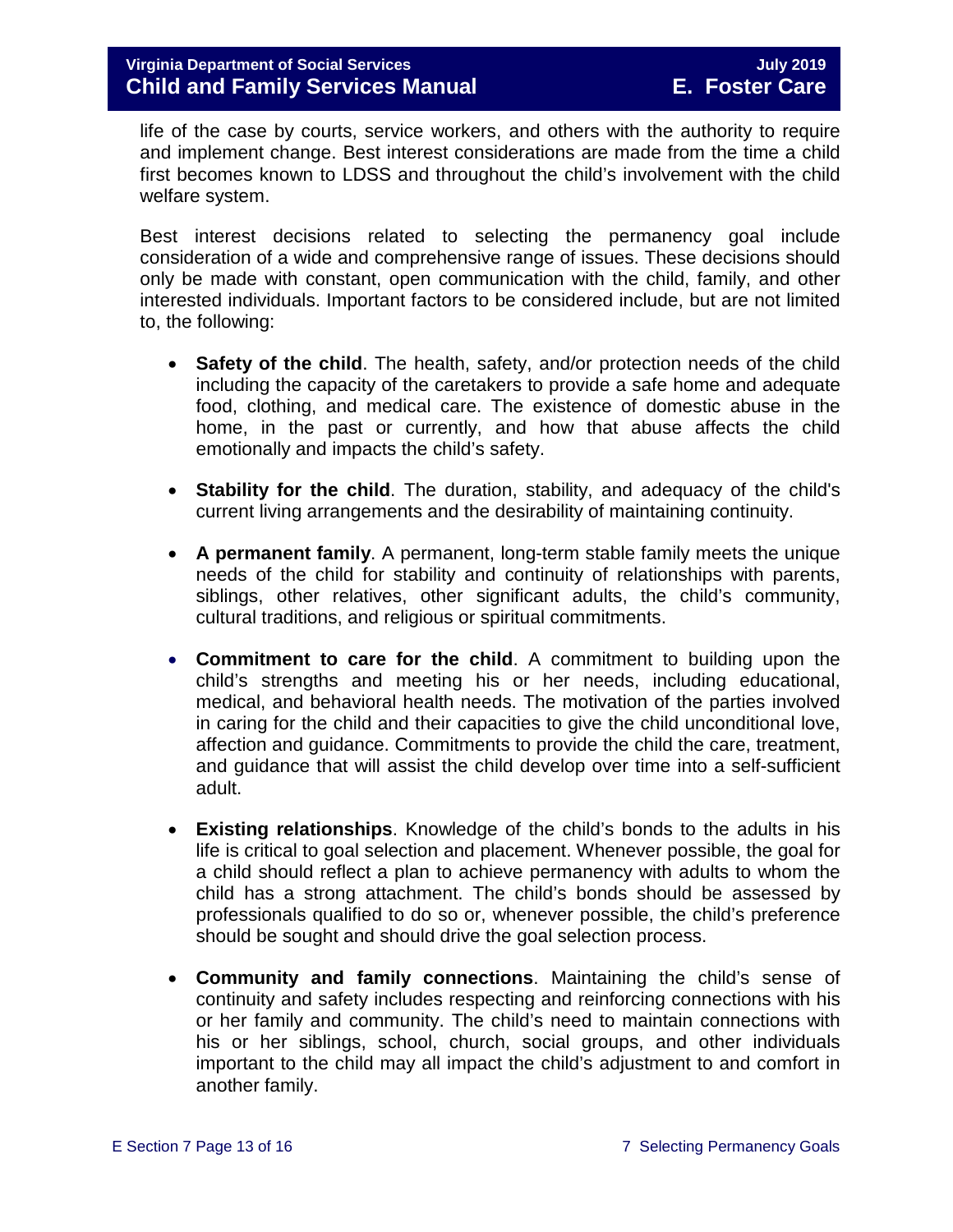- **Parents' wishes**. A child's parents may decide that they no longer want to work toward reuniting with the child. The parents may want to have the child placed with a relative on a permanent basis. The parents may wish to relinquish their parental rights and sign relinquishment papers. They may wish to enter into a Post-Adoption Contact and Communication Agreement (PACCA).
- **Child's wishes**. In making this determination, the service worker should consider whether the child is of an age and level of maturity to express a reasonable preference and understand consequences of choices.
- **Child's sense of time**. Children have a different sense of time from adults. What seems like a short family disruption or a brief separation to adults may be a very painful and intolerably long period for children. In general, younger children are less able to tolerate periods of separation than older children. Timely moves to a permanent home are critical in reducing the damage of separation for the especially young child in foster care.

#### <span id="page-13-0"></span>**7.6.2 Determining when Return Home is not in child's best interest**

Through the shared decision-making process, the service worker and supervisor may determine that the permanency goal of Return Home is not in the child's best interests. When this is the case, one or more of the following conditions shall be documented:

- The child has been abandoned by the parent(s) and their identity cannot be determined. After three months no one has come forward to identify or claim a relationship to the child (§ [16.1-283 D\).](http://law.lis.virginia.gov/vacode/16.1-283/)
- The parent(s) have disappeared or failed to maintain continuous contact with the child after foster care placement for a period of six months or more  $(\S$ [16.1-283 C1\)](http://law.lis.virginia.gov/vacode/16.1-283/).
- Living with the parent(s) would be dangerous and detrimental to the child's health and welfare  $( $\S$  16.2-283 B)$  $( $\S$  16.2-283 B)$ .
- The parent(s) would be dangerous and detrimental to the child's health and welfare (§ [16.1-283 C\)](http://law.lis.virginia.gov/vacode/16.1-283/).
- Conditions in the family situation, including parent/child or sibling relationships, are harmful to the child  $( $\S$  16.1-283 B).$  $( $\S$  16.1-283 B).$
- The parent has been convicted of a serious crime such as:

o Murder, voluntary manslaughter, a felony attempt, conspiracy, or solicitation to commit such an offense against: (i) a child of the parent,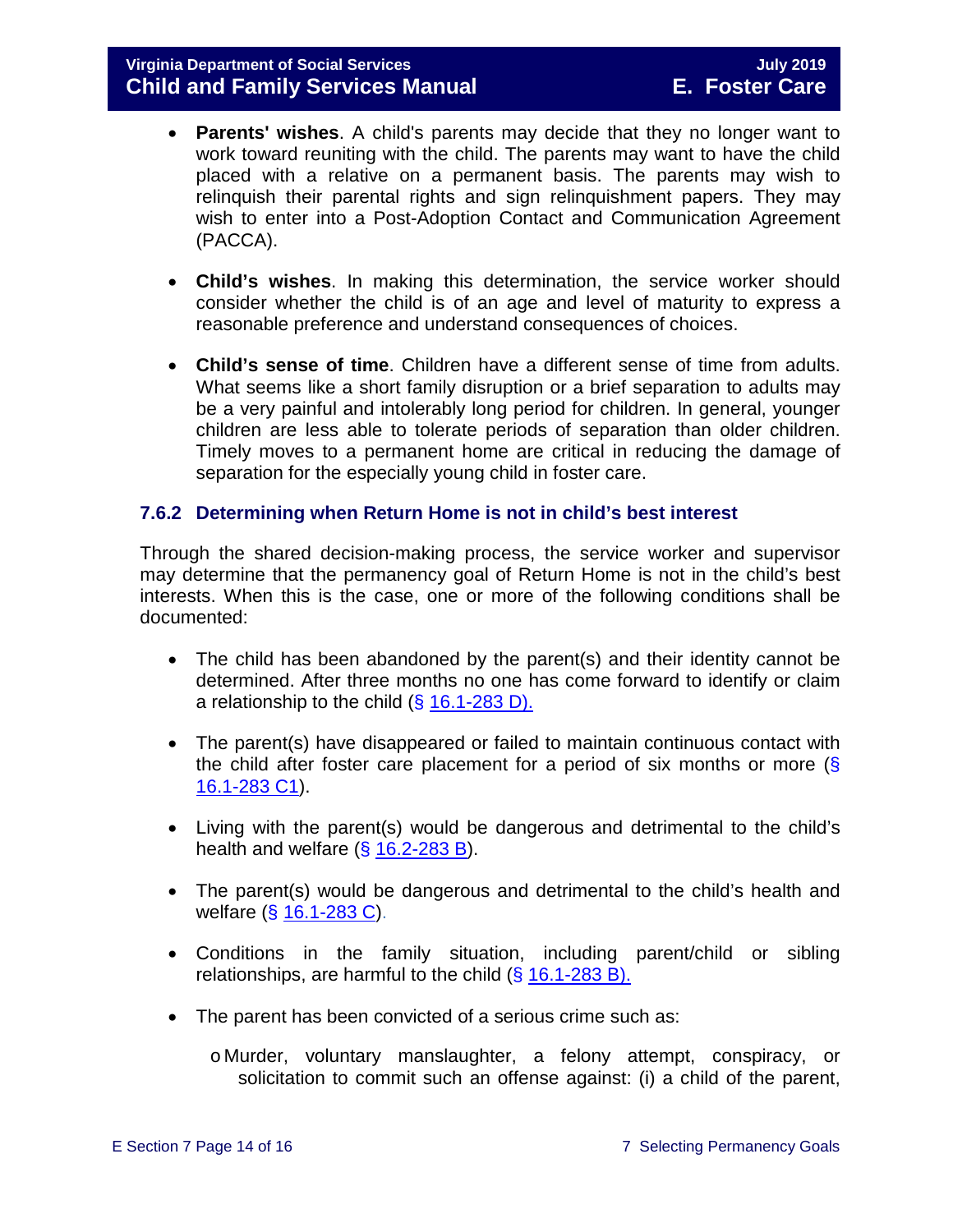(ii) a child with whom the parent resided at the time of the offense, or (iii) the other parent of the child.

- oFelony assault or bodily wounding resulting in serious bodily injury or felony sexual assault of: (i) a child of the parent or (ii) a child with whom the parent resided at the time of the offense. Serious bodily injury means bodily injury resulting in substantial risk of death, extreme physical pain, protracted or obvious disfigurement, or protracted loss or impairment of a bodily member, organ, or faculty.
- o Crime where a parent has subjected any child to aggravated circumstances. Aggravated circumstances mean torture, chronic or severe abuse, or chronic or severe sexual abuse where the victim is: (i) a child of the parent or a child with whom the parent resided at the time such conduct occurred and included the failure to protect a child from such conduct where that conduct or failure to protect (i) demonstrates depraved indifference to human life, or (ii) resulted in the death of a child or serious bodily injury to a child. Chronic abuse or chronic sexual abuse means recurring acts of physical abuse that place the child's health, safety or well-being at risk. Severe abuse and severe sexual abuse may include an act or omission that occurred only once but meets the definition of "aggravated circumstances" ( $\S$ § [16.1-281 B](http://law.lis.virginia.gov/vacode/16.1-281/) and 16.1-283 E).

The LDSS having custody is not required to make reasonable efforts to reunite the child with a parent convicted of a serious crime against such child or any other child who resided with such parent at the time of such offense  $(S$  [16.1-283 E\).](http://law.lis.virginia.gov/vacode/16.1-283/)

• A sibling of the child has had parental rights involuntarily terminated  $(\S$  [16.1-](http://law.lis.virginia.gov/vacode/16.1-283/) [283 E and F\)](http://law.lis.virginia.gov/vacode/16.1-283/).

- The parent(s) has requested to be relieved permanently of responsibility for the child (§ [16.1-277.02\)](http://law.lis.virginia.gov/vacode/16.1-277.02/).
- One or both of the parents have died and the surviving parent or family members are unable or unwilling to take responsibility for the child  $(\S 16.1$ -[283 C\)](http://law.lis.virginia.gov/vacode/16.1-283/).

#### <span id="page-14-0"></span>**7.6.3 Determining when Adoption is not in the child's best interest**

When the child cannot be returned home, the service worker shall fully explore adoption by relatives and non-relatives. This process should include discussing the advantages of adoption with the child, family members, and other partners in the decision-making process. The service worker shall explain that adoption:

• May not require the child to be totally separated from birth parents.